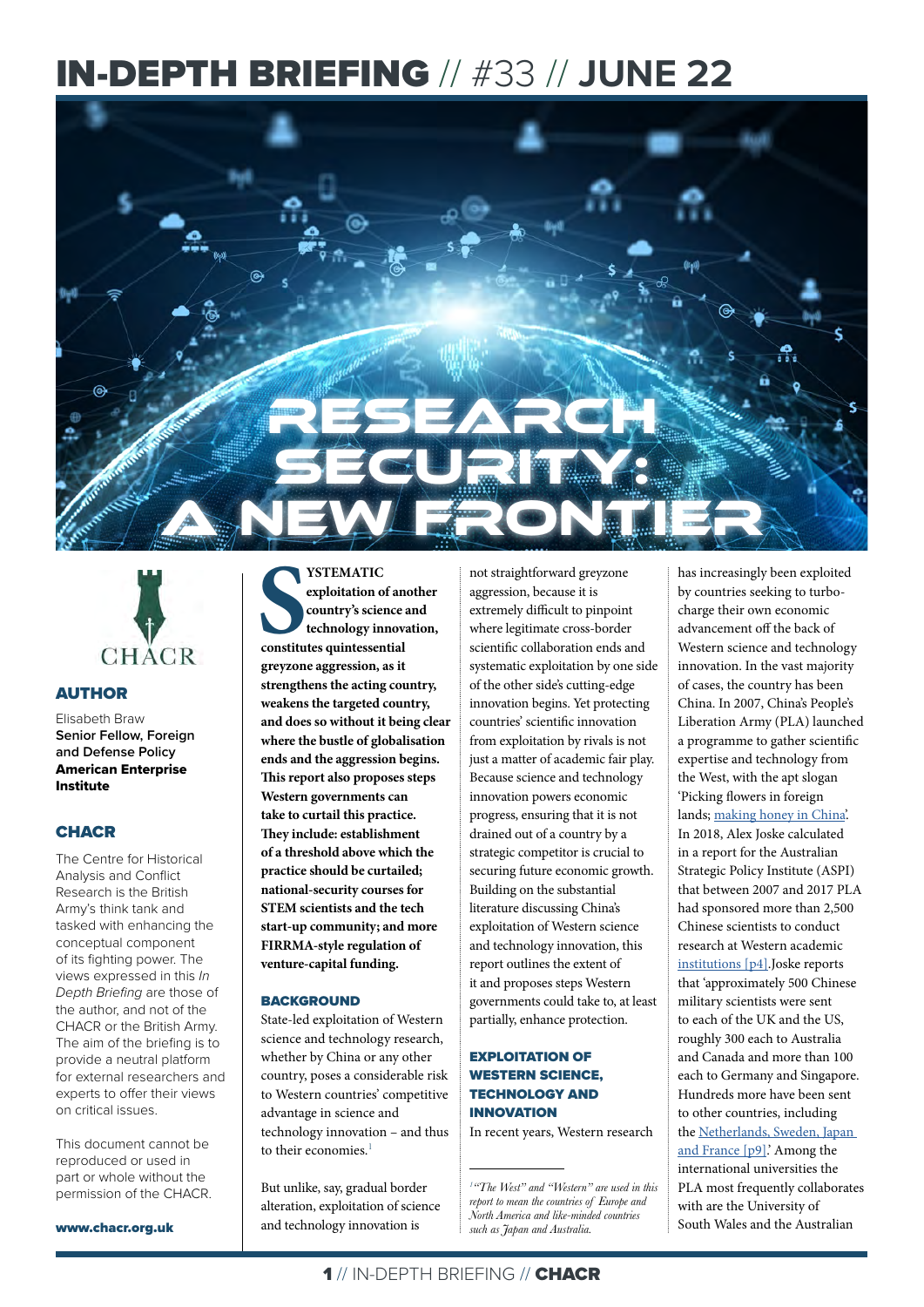National University (Australia), the University of Southampton and the University of Manchester (UK), the University of Waterloo, the University of Toronto and McGill University (Canada) and Delft University of Technology (the Netherlands). Nanyang Technological University in Singapore is PLA-linked scientists' top international collaborator. Measured by country, the United States topped the collaboration with PLAlinked scientists, followed by the [United Kingdom, Canada,](https://ad-aspi.s3.ap-southeast-2.amazonaws.com/2018-10/Picking%20flowers%2C%20making%20honey_0.pdf?VersionId=H5sGNaWXqMgTG_2F2yZTQwDw6OyNfH.u)  [Australia, Germany, Sweden,](https://ad-aspi.s3.ap-southeast-2.amazonaws.com/2018-10/Picking%20flowers%2C%20making%20honey_0.pdf?VersionId=H5sGNaWXqMgTG_2F2yZTQwDw6OyNfH.u)  [Singapore, the Netherlands, Japan](https://ad-aspi.s3.ap-southeast-2.amazonaws.com/2018-10/Picking%20flowers%2C%20making%20honey_0.pdf?VersionId=H5sGNaWXqMgTG_2F2yZTQwDw6OyNfH.u)  [and France](https://ad-aspi.s3.ap-southeast-2.amazonaws.com/2018-10/Picking%20flowers%2C%20making%20honey_0.pdf?VersionId=H5sGNaWXqMgTG_2F2yZTQwDw6OyNfH.u) [p17].

Over these and subsequent years, the number collaborative projects involving PLA academics has grown. In the UK, for example, between 2015 and 2021 the number of joint projects involving top British universities and Chinese military academics rose [from 337 to 1,069.](https://www.thetimes.co.uk/article/british-research-could-help-china-build-superweapons-wzlcrngsj) During this period, 945 such scientists worked at Imperial College London, 871 at the University of Southampton, 733 at the University of Bristol, 499 at the University of Manchester and 416 at University College London conducted joint projects with China-based military academics. The collaboration also includes significant funding from China: [£240 million between 2015 and](https://www.thetimes.co.uk/article/british-research-could-help-china-build-superweapons-wzlcrngsj)  [2021.](https://www.thetimes.co.uk/article/british-research-could-help-china-build-superweapons-wzlcrngsj) Imperial College London, for example, 'accepted £5 million in funding to research high-tech aerospace materials from three companies linked to the Chinese military that are sanctioned in the US,' The Times [reported](https://www.thetimes.co.uk/article/british-research-could-help-china-build-superweapons-wzlcrngsj) in February 2022. The picture is similar across the West.

While working at the Western universities, the PLA scientists co-authored a rapidly growing number of articles published in peer-reviewed journals: 95 in 2007; [734 in 2017.](https://www.thetimes.co.uk/article/british-research-could-help-china-build-superweapons-wzlcrngsj) In co-authoring papers and journal articles, the PLA scientists capitalised on the rapidly growing trend of academic



"IN 2007, CHINA'S PEOPLE'S LIBERATION ARMY LAUNCHED A PROGRAMME TO GATHER SCIENTIFIC EXPERTISE AND TECHNOLOGY FROM THE WEST, WITH THE APT SLOGAN 'PICKING FLOWERS IN FOREIGN LANDS; [MAKING HONEY IN CHINA](https://www.ftm.eu/articles/china-science-investigation-launch?share=1%2FKQmzMEoTd2uH8v682dpG6Xx46M06Dpafq92r83sgdq6%2FDowB6HI2%2BNgO0VgZg%3D)'."

co-authorship. As Benjamin F. Jones notes, 'while papers with two or more authors constituted only 19 percent of economics journal articles in 1960, this share rose to [p191]'.

Military-linked Chinese researchers often hide this affiliation, both from the universities and from Western government authorities. In 2021, a US federal grand jury charged Chen Song, a Chinese neuroscientist working at Stanford University, with fraud after the FBI established that Song had lied on her visa application by hiding her affiliation with the PLA. The US Department of Justice describes the sequence of events: 'In that application, Song described herself as a neurologist who was coming to the United States to conduct research at Stanford University related to brain disease. As part of the application, Song stated that she had served in the Chinese military only from Sept. 1, 2000, through June 30, 2011. […] The superseding indictment alleges that these were lies, and that Song was a member of the People's Liberation Army (PLA), the Chinese military, when she entered and while she was in the United States, and that the hospital she listed on her visa as her employer was a cover for her true employer, the PLA Air Force [General Hospital in Beijing.](https://www.justice.gov/opa/pr/federal-charges-against-stanford-university-researcher-expanded)'

The deployment of scientists to top foreign universities is only one part of China's efforts to take advantage of Western scientific excellence. Fully civilian Chinese scientists – ranging from undergraduates to postdocs – are also active at Western universities. The China Scholarship Council, for example, annually finances the studies of around 65,000 Chinese students abroad, mostly for post-graduate degrees, who are expected to return to China [after completing](https://www.jstor.org/tc/accept?origin=%2Fstable%2Fpdf%2F26976256.pdf%3Frefreqid%3Dexcelsior%253Adbd9ac6c959575a700b1d3123057c685%26ab_segments%3D0%252Fbasic_phrase_search%252Fcontrol%26origin&is_image=False)  [their degrees](https://www.jstor.org/tc/accept?origin=%2Fstable%2Fpdf%2F26976256.pdf%3Frefreqid%3Dexcelsior%253Adbd9ac6c959575a700b1d3123057c685%26ab_segments%3D0%252Fbasic_phrase_search%252Fcontrol%26origin&is_image=False) [p27].

Countless British, American, and other Western students likewise study abroad, and so do many students from developing countries. Indeed, Western governments operate programmes that fund precisely such studies. DAAD, Fulbright and Rhodes scholarships are pillars of international academic exchange, and the UK Foreign, Commonwealth and Development Office has funded the master's degrees of more than 50,000 young people from developing and emerging economies through its [Chevening programme.](https://www.chevening.org/about/)

But unlike DAAD, Fulbright, Rhodes and Chevening students, Chinese students

pursuing degrees at Western universities overwhelming focus on engineering and sciences. In 2018, the Russell Group – which represents the UK's top universities - [reported](https://russellgroup.ac.uk/media/5680/russell-group-universities-links-with-china-january-2018.pdf) that most of the 2,650 Chinese academics working at its member universities 'are supporting teaching and research in STEM disciplines, with 40% working in engineering and technology, 21% in biological, mathematical and physical sciences, and 18% in medicine, dentistry and health'. At [Imperial College](https://www.imperial.ac.uk/admin-services/strategic-planning/statistics/trend-analysis/student-nationality/) (London), in the 2014/2015 academic year British students accounted for the largest share of the student body, at 40.7 per cent, followed by Chinese and Hong Kong students at 18.7 per cent. In the 2019/2020 academic year, British students accounted for 36 per cent of the student body, followed by Chinese and Hong Kong students at 26.4 per cent. '80 per cent of the master's students in our engineering department are Chinese. When they graduate, they go to work for companies like Huawei. And we've trained them,' a professor at another leading British university told the author.<sup>2</sup>

In Sweden, meanwhile, the Stockholm Institute of Technology (KTH) [reported](https://staforum.se/pressmeddelande/stor-okning-av-internationella-studenter-i-stockholm/) in 2018 that international student enrolment at the institute – globally renowned for its research in, inter alia, life sciences and engineering – again increased over the year before, to 11 per cent of the student body. The top country of origin was China, which had seen its enrolment increase by 18 per cent, to 826. Of these, some 200 were master's students and 50 were [doctoral candidates](https://universitetslararen.se/2019/02/13/de-forskar-for-kinas-militar/). Yet while such figures are common knowledge, universities appear reluctant to discuss them. Email enquiries from the author to several leading science and engineering departments regarding their numbers of Chinese master's students, PhD students and postdocs received no response.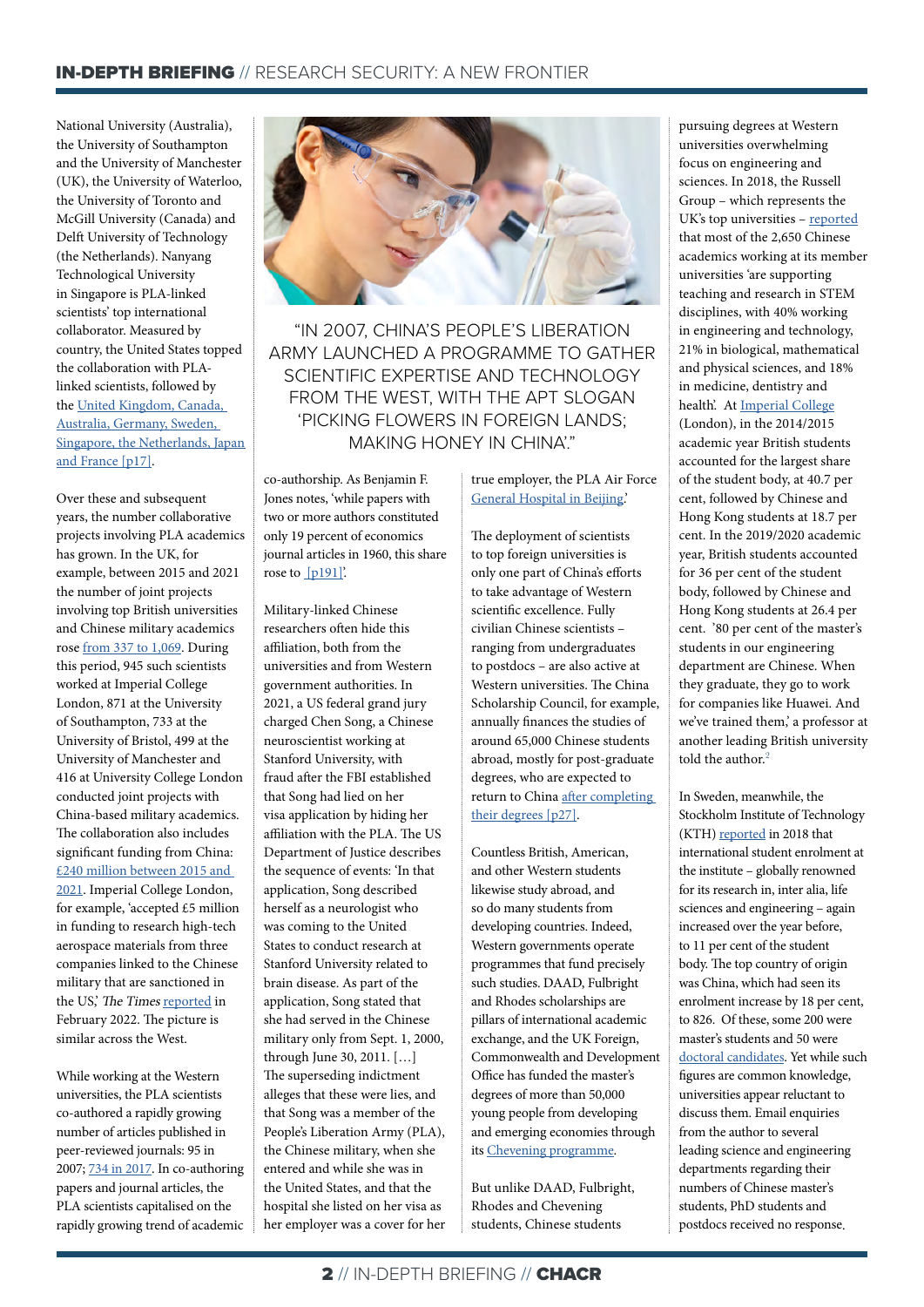If students from one Western country pursued studies in another Western country with such extreme focus on STEM subjects, the host country might reason that it would be tolerable because the other country provided similarly open doors and similarly advanced knowledge. The challenge arises when a country – such as China – that has not yet reached the same level of science and technology research systematically avails itself of the West's open doors in order to power a strategic plan with which it plans to overtake the West.

China's Made in China 2025 strategic plan, with which the country seeks to become the world's leading high-tech manufacturing power, features as its areas of concentration electric cars and other new energy vehicles; next-generation information technology (IT) and telecommunications; advanced robotics and artificial intelligence; agricultural technology; aerospace engineering; new synthetic materials; advanced electrical equipment; emerging biomedicine; high-end rail infrastructure; and hightech [maritime engineering.](https://www.cfr.org/backgrounder/made-china-2025-threat-global-trade) Its Military-Civil Fusion programme, in turn, aims to apply the technological advancement to [military equipment.](https://www.nbr.org/publication/commercialized-militarization-chinas-military-civil-fusion-strategy/) 'Vinnova funds R&D at Swedish universities,

> but we can't fully

"CHINA'S MADE IN CHINA 2025 STRATEGIC PLAN, WITH WHICH THE COUNTRY SEEKS TO BECOME THE WORLD'S LEADING HIGH-TECH MANUFACTURING POWER, FEATURES AS ITS AREAS OF CONCENTRATION... ADVANCED ROBOTICS AND ARTIFICIAL INTELLIGENCE."

underwrite every research projects, so scientists need additional funders. The scientists get large amounts of money from Chinese funders. Then Chinese take our ideas. They buy our researchers and our ideas,' Jan Sandred of the Swedish government's innovation agency, Vinnova, told the author.<sup>3</sup>

The very significant number of Chinese nationals at all levels of Western scientific research raises concern also because this outbound effort is not conducted in isolation. According to figures compiled by Joske, between 2008 and 2016 Chinese government talent-recruitment programmes recruited as many as 60,000 overseas scientists and entrepreneurs, with the US a primary country from which to recruit. Since 2008, more than a thousand [scientific](https://ad-aspi.s3.ap-southeast-2.amazonaws.com/2020-10/Hunting%20the%20phoenix_v2.pdf?VersionId=TX_kD_pNKlBF.xuSdZO1UMuTKmiNEeAK)  [researchers](https://ad-aspi.s3.ap-southeast-2.amazonaws.com/2020-10/Hunting%20the%20phoenix_v2.pdf?VersionId=TX_kD_pNKlBF.xuSdZO1UMuTKmiNEeAK) are estimated to have been recruited, respectively, from the UK, Germany, Singapore, Canada, Japan, France and Australia. Some of these are incentivised to not only collaborate with Chinese universities but to relocate to China. The Thousand Talents Plan – operated under the Ministry of Science and Technology – has incentivised more than 7,000 leading foreign and Chinese academics and entrepreneurs to return to or work in China, where their expertise is used in high-tech

development zones, state-owned research laboratories, companies and [scientific programmes](https://www.jstor.org/stable/pdf/26976256.pdf?refreqid=excelsior%3Adbd9ac6c959575a700b1d3123057c685&ab_segments=0%2Fbasic_phrase_search%2Fcontrol&origin) [p27].

#### ACQUISITIONS, INVESTMENT AND VENTURE CAPITAL FUNDING

As detailed by the author in [The](https://www.aei.org/wp-content/uploads/2021/10/Braw_Defenders-Dilemma_Finalized.pdf?x91208)  [Defender's Dilemma](https://www.aei.org/wp-content/uploads/2021/10/Braw_Defenders-Dilemma_Finalized.pdf?x91208), Chinese venture-capital (VC) funding and investments in cuttingedge companies form another pillar of China's exploitation of Western science and technology innovation. Again as with exploitation of scientific research, while China is currently the main practitioner, Western countries' openness makes such exploitation attractive to other countries that might wish to make a technological innovation leap on the back of Western expertise. And again like exploitation of Western research, on the surface Chinese VC funding merely looks like standard practice in the globalised world.

In recent years, three cuttingedge Swedish semiconductor firms – Imego, Norstel and Silex Microsystems – have, for example, been acquired by [Chinese buyers](https://www.aei.org/wp-content/uploads/2021/10/Braw_Defenders-Dilemma_Finalized.pdf?x91208) [p59], as has the dual-use Italian dronemaker [Alpi Aviation](https://www.aei.org/wp-content/uploads/2021/10/Braw_Defenders-Dilemma_Finalized.pdf?x91208). Only after an investigation by Italy's financial police, the Guardia di Finanza,

did Italian authorities learn that Alpi's new owner – a state-owned Chinese enterprise – had hidden its identity through multiple [layers of ownership.](https://www.reuters.com/world/exclusive-italy-annuls-sale-military-drones-firm-chinese-groups-sources-say-2022-03-10/)

In the area of VC, a 2018 report by the Office of the US Trade Representative report found that 151 VC investments into US start-ups featured at least one Chinese investor, up from fewer than 20 in 2010. The Los Altos–based VC firm TSVC has to date invested in nearly 200 tech start-ups.<sup>4</sup> The firm was jointly launched by the Shenzhen municipal government and Tsinghua University.

In 2018, the United States Foreign Investment Risk Review Modernization Act (FIRRMA) expanded the country's existing foreign direct investments approval scrutiny conducted by the Committee on Foreign Investment in the United States (CFIUS) to also include, inter alia, [VC funding.](https://home.treasury.gov/policy-issues/international/the-committee-on-foreign-investment-in-the-united-states-cfius/cfius-laws-and-guidance) Since then, many Chinese VC firms active in the United States have transferred their registration so that they now count as American. TSVC, for example [notes on its website](https://www.tsvcap.com/about) that 'TSVC is a U.S. based fund and its investments will not cause CFIUS reviews'. Other Chinese VCs have begun investing in US start-ups as

*2 Conversation with the author, 8 February 2022*

*3 Video interview with the author, 11 February 2022*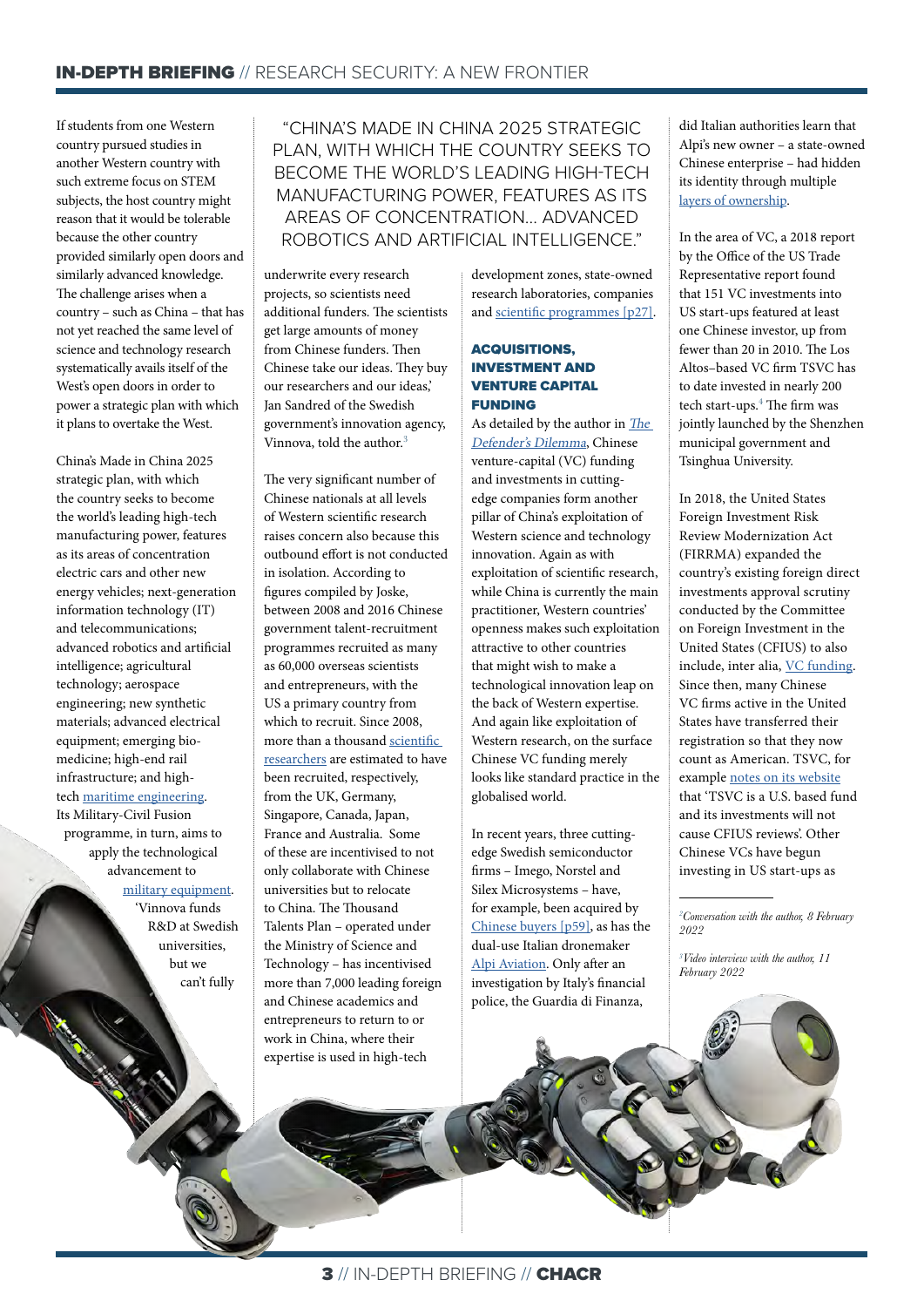limited partners. Though many European countries – including the UK, Germany, Italy and Sweden – have in recent years strengthened their FDI screening, virtually all lack legislation similar to FIRRMA. 'We're struggling with the fact that neither the scientific collaboration nor the investment in scientists' start-ups are illegal. But are we supposed to be an incubator for China? Should China be able to patent research that originates at our universities? On the other hand, Chinese outfits invest very large amounts of money in our startups, and you can't turn down such money. Sweden is too small to on its own provide all the VC funding our start-ups need,' Sandred told the author.<sup>5</sup>

#### REMEDYING SYSTEMATIC EXPLOITATION OF SCIENCE AND TECHNOLOGY INNOVATION

The combined effect of these efforts presents Western countries with a conundrum. What constitutes traditional academic collaboration and investment in a globalised age, and what is unfair exploitation of innovation that threatens the targeted country's economic prosperity and even its national security?

Some collaboration crosses the line of legality. In December 2021, Dr Charles Lieber, who had been serving as chair of Harvard University's Chemistry and Chemical Biology Department, was convicted by a federal jury for lying to authorities about his links to China's Thousand Talents Programme and the Wuhan University of Technology (WUT), and about income received from the WUT. The same year, Prof. Peter Haring Bolívar at Germany's University of Siegen – an expert in high-frequency technology – happened upon a Chinese PhD student as the latter was photographing the stages of [Bolívar's experiments.](https://www.wiwo.de/my/technologie/forschung/wissenschafts-spionage-an-manche-kooperation-mit-china-zu-unvoreingenommen-herangegangen/27853592.html?ticket=ST-1011321-vDaJfkJ2fRF69DYeLS4Q-cas01.example.org) In addition, very significant amounts of



## "SOME COLLABORATION CROSSES THE LINE OF LEGALITY... IN ADDITION, VERY SIGNIFICANT AMOUNTS OF WESTERN IP IS BEING STOLEN THROUGH HACKS AND OTHER THEFT"

Western IP is being stolen through hacks and other theft by parties not involved with the research.

However, this report concerns legal hoovering-up of Western science and technology innovation. The challenge facing the West is that this legal hoovering-up damages Western innovation, but that there is no definition of what constitutes unacceptable (while legal) exploitation of Western science and technology innovation for the benefit of another country. This mirrors the dilemma Western countries face with other forms of greyzone aggression. In small quantities, some activities are tolerable – indeed, in science and technology innovation some sharing of knowledge across borders is desirable – but there is no Western consensus on what should constitute the threshold for systematic exploitation that needs to be curtailed.

Establishing such a threshold is imperative, as without it

curtailing the unacceptable practices becomes impossible. Indeed, without a clearly defined threshold the exploitation of science and technology innovation is likely to spread. While China is currently its leading practitioner, any country wishing to accelerate its economic progress at the expense of the West would conclude that exploiting Western cutting-edge research and openness is the easiest path forward.

Systematic exploitation of science and technology innovation thus constitutes classic greyzone aggression: a concerted effort to strengthen the aggressor country at the expense of the targeted country below the threshold of armed conflict. Countries could follow China's example and establish a package comprising a combination of:

**1)** The country's own citizens (undergraduate, graduate and PhD students; postdocs; guest lecturers and professors) assisted

*4 Elisabeth Braw, The Defender's Dilemma: Identifying and Deterring Gray-Zone Aggression, AEI, 2021, p.77*

*5 Video interview with the author, 11 February 2022*

to study and/or work in the desired areas of research at Western universities;

**2)** Legal acquisition of by IP by the scientists involved;

**3)** Foreign citizens: recruitment of scientists at Western universities for participation in government-sponsored research;

**4)** Funding of Western scientists' research;

**5)** Funding of, and/or investments in, Western companies with cutting-edge technology;

If left unaddressed, exploitation of Western science and technology innovation risks permanently depriving Western countries of their greatest economic advantage.

#### EMERGING EFFORTS TO SECURE RESEARCH

At the very least since the industrial revolution, Western countries' economic prosperity has been powered by science and technology innovation. Since the end of the Cold War, this engine has been joined by a second engine fuelling economic growth: globalisation. Now, however, it is becoming clear that one engine – globalisation – helps other countries exploit the other engine. Indeed, the premise of the science and technology collaboration in which China specialises – and which other countries could copy – is that it will propel the expropriating country's scientific and economic progress at the expense of the targeted country. Even though they do currently lack a definition – and agreement – on what constitutes unacceptable use of Western science and technology innovation, Western representatives are realising that expropriation of science and technology innovation presents a dangerous aberration of globalisation. Until recently, the concern regarding exploitation of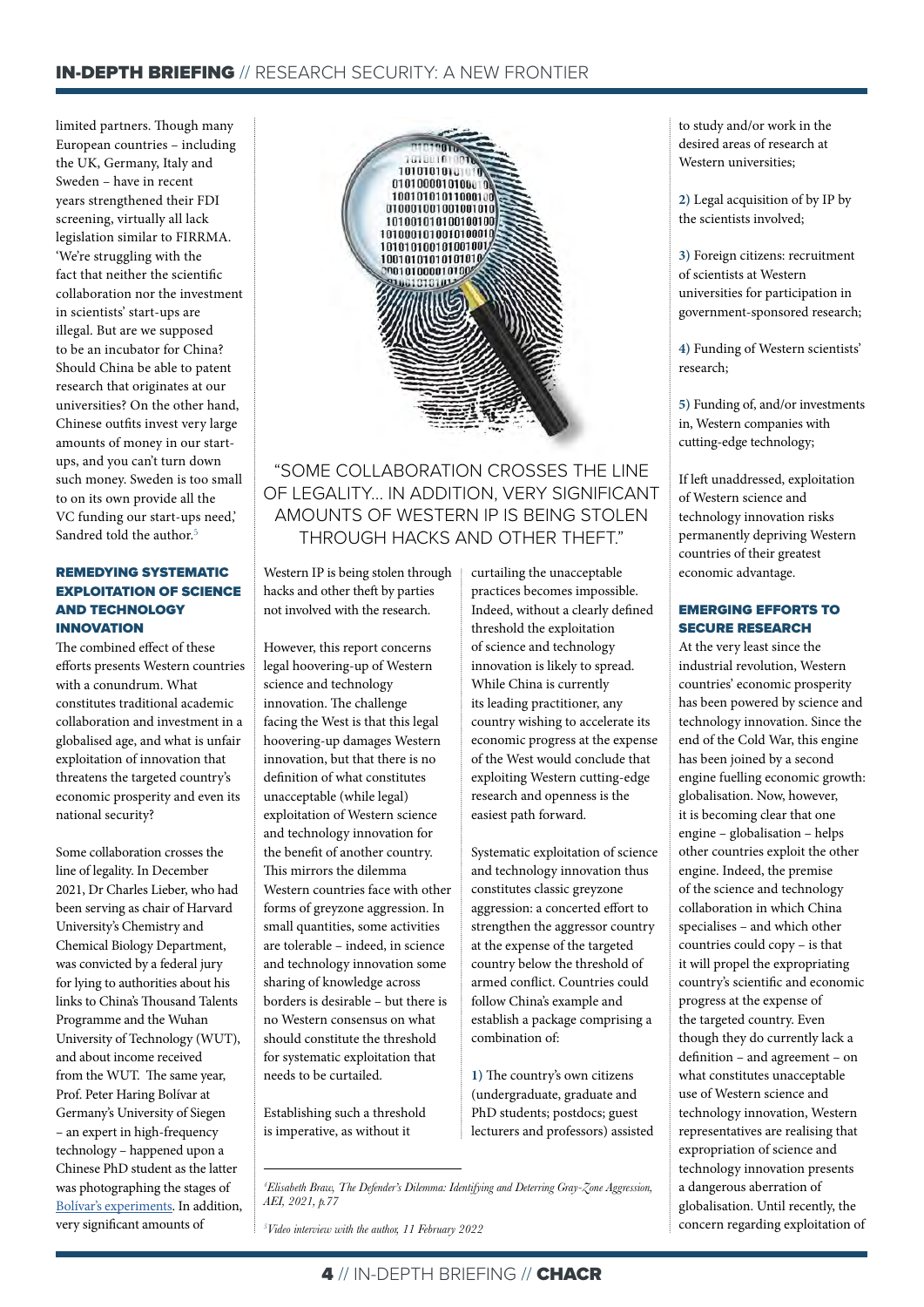Western science and technology innovation had almost exclusively concerned foreign countries' exploitation of Western dual-use technology, that is, technology that can be put to military use. $6$ 

'We're not naïve. […] We recognise that Chinese citizens have demands on them,' Sigbritt Karlsson, president of Sweden's Royal Institute of Technology (KTH), told [Swedish national](https://www.svt.se/nyheter/lokalt/stockholm/kinesiska-studenter)  [television](https://www.svt.se/nyheter/lokalt/stockholm/kinesiska-studenter) in 2019. Around the same time, the Swedish Security Police (SÄPO) [noted in its annual](https://www.sakerhetspolisen.se/download/18.310a187117da376c660316c/1637581668377/Arsbok-2018.pdf)  [report](https://www.sakerhetspolisen.se/download/18.310a187117da376c660316c/1637581668377/Arsbok-2018.pdf) that 'China conducts active intelligence-gathering […] for example through acquisitions of companies with attractive technology.' Sandred told the author that 'we realised that Chinese scientists had come here to copy our research. That's when we lost our academic innocence.<sup>7</sup>

Around the same time other targeted countries, too, began focusing on the risk that academic collaboration with certain countries could pose to their countries. "Research security" became an established term among policy-makers. In 2019, the US government established the [Joint Committee](https://trumpwhitehouse.archives.gov/wp-content/uploads/2021/01/NSTC-Research-Security-Best-Practices-Jan2021.pdf)  [on the Research Environment](https://trumpwhitehouse.archives.gov/wp-content/uploads/2021/01/NSTC-Research-Security-Best-Practices-Jan2021.pdf) (JCORE), composed of senior government officials including the Director of the National Science Foundation. JCORE then established subcommittees including the Subcommittee on Research Security. 'Unfortunately, the governments of some countries […] seek to exploit the global research enterprises to circumvent the costs and risks of conducting their own research, thereby increasing their economic and military competitiveness at the expense of the United States and its allies and partners,' this



"UNTIL RECENTLY, THE CONCERN REGARDING EXPLOITATION OF WESTERN SCIENCE AND TECHNOLOGY INNOVATION HAD ALMOST **EXCLUSIVELY CONCERNED FOREIGN** COUNTRIES' EXPLOITATION OF WESTERN DUAL-USE TECHNOLOGY, THAT IS, TECHNOLOGY THAT CAN BE PUT TO MILITARY USE."

subcommittee [noted in a 2021](https://trumpwhitehouse.archives.gov/wp-content/uploads/2021/01/NSTC-Research-Security-Best-Practices-Jan2021.pdf)  [report](https://trumpwhitehouse.archives.gov/wp-content/uploads/2021/01/NSTC-Research-Security-Best-Practices-Jan2021.pdf) [p3]. And during his final week in office, President Donald Trump issued a directive strengthening rules for research funded by the US government. The directive included new disclosure and reporting obligations and importantly obliged research institutions with over \$50 million in federal research funding to **create** [research security programmes](https://trumpwhitehouse.archives.gov/wp-content/uploads/2021/01/NSTC-Research-Security-Best-Practices-Jan2021.pdf). Since then, several universities have created Director of Research Security [positions](https://www.psu.edu/news/research/story/clint-schmidt-named-director-research-security-program-penn-state/). In the summer of 2020, US authorities arrested five Chinese researchers who had not disclosed their affiliations with the PLA or the Chinese Communist Party in their visa applications, and more than 1,000 others [left the country.](https://www.chemistryworld.com/news/1000-chinese-researchers-have-left-the-us-since-spying-probe-intensified-this-summer/4012874.article)

In 2019, the government of Canada created research security [guidelines](https://www.publicsafety.gc.ca/cnt/ntnl-scrt/cntr-trrrsm/cntr-prlfrtn/sfgrdng-scnc/sfgrdng-scnc-cdmc-cmmnty-en.aspx) for the country's universities. The following year, with Western Covid-vaccine development research vulnerable to exploitation, the Canadian Security Intelligence Service began giving threat briefings

*7 Video interview with the author, 25 January 2022*

to Canadian universities and pharmaceutical companies. In 2021, Ottowa introduced new [mandatory risk assessment](https://www.theglobeandmail.com/politics/article-ottawa-imposes-national-security-risk-assessments-for-university/) for all research programmes applying for federal grants. At the time of writing, the University of Waterloo is recruiting a Director of Research Security, [the first](https://candidates.perrettlaver.com/vacancies/2665/director_research_security/)  [such post created in Canada.](https://candidates.perrettlaver.com/vacancies/2665/director_research_security/) (Several more are planned.)

In 2020, Universities UK, the association representing some 140 British universities, released a set of – rather soft – research security recommendations. The UK government, in turn, has launched the "Trusted Research" campaign, run by the Centre for the Protection of National Infrastructure. In its guidance for academia, the [CPNI warns](https://www.cpni.gov.uk/trusted-research-academia) that a hostile state may 'seek opportunities to increase its own economic advantage, in particular to develop a research and innovation base to increase military and technological advantage over other countries'. The UK government also plans to compel universities to reveal funding exceeding £75,000 from strategic rivals including [China](https://www.thetimes.co.uk/article/universities-facing-new-china-cash-crackdown-76qcjcwv8) and Russia.

Australia, meanwhile, in 2019 created the University Foreign Interference Taskforce (UFIT) to enhance academic resilience against foreign interference, and [published guidelines](https://www.dese.gov.au/guidelines-counter-foreign-interference-australian-university-sector/resources/guidelines-counter-foreign-interference-australian-university-sector) for universities that included highlighting their responsibility for conducting due diligence of foreign scientists and funders, and for assessing how the university's research might be used. Importantly, the [government](https://www.dese.gov.au/guidelines-counter-foreign-interference-australian-university-sector/resources/guidelines-counter-foreign-interference-australian-university-sector) [also said](https://www.dese.gov.au/guidelines-counter-foreign-interference-australian-university-sector/resources/guidelines-counter-foreign-interference-australian-university-sector) [p6] it would assist universities by briefing university senior executives on threats and national security policy; by raising awareness with university staff of foreign interference; by engaging with universities through the country's counterintelligence agency the Australian Security Intelligence Organisation (ASIO) and the Counter Foreign Interference Coordination Centre; by providing updates on critical technologies; and by strengthening university cybersecurity.

In 2021, Australia also introduced [a foreign-research](https://www.reuters.com/article/us-australia-security-foreign-interferen/australias-science-agency-ramps-up-security-on-foreign-partnerships-idUSKBN2BB0NB)  [partner screening mechanism](https://www.reuters.com/article/us-australia-security-foreign-interferen/australias-science-agency-ramps-up-security-on-foreign-partnerships-idUSKBN2BB0NB) – developed together with the ASIO – that screens Australian scientists' prospective partners for national security risks. The Australian government also announced it would establish a list of critical and emerging technologies subject to restrictions on foreign research collaboration. Like most Western countries, Australia already had restrictions on international collaboration involving military or dual-use technologies. 'The director general of the [ASIO], Mike Burgess, said it was a departure from past practice that economic competition was being considered in a national interest assessment,' [Reuters reported](https://www.reuters.com/article/us-australia-china-technology/australia-to-scrutinise-foreign-research-collaboration-on-emerging-technology-idUSKBN2B30JP).

Japan, also in 2021, [announced](https://www.universityworldnews.com/post.php?story=20210616090608803) it would introduce a registration system for research that dualuse research areas including nuclear physics, robotics and artificial intelligence, which means scientists in these fields will need government approval to export their know-how.

<sup>&</sup>lt;sup>6</sup>As the author highlights in The Defender's Dilemma, Western governments are not without *sin when it comes to appropriating foreign countries' technology. In 1791, for example US Treasury Secretary Alexander Hamilton declared that the United States needed 'to procure all such machines as are known in any part of Europe'. See [Paul Wiseman,](https://apnews.com/article/b40414d22f2248428ce11ff36b88dc53) 'In Trade Wars of 200 Years Ago, the Pirates Were Americans', Associated Press, March 28, 2019.*